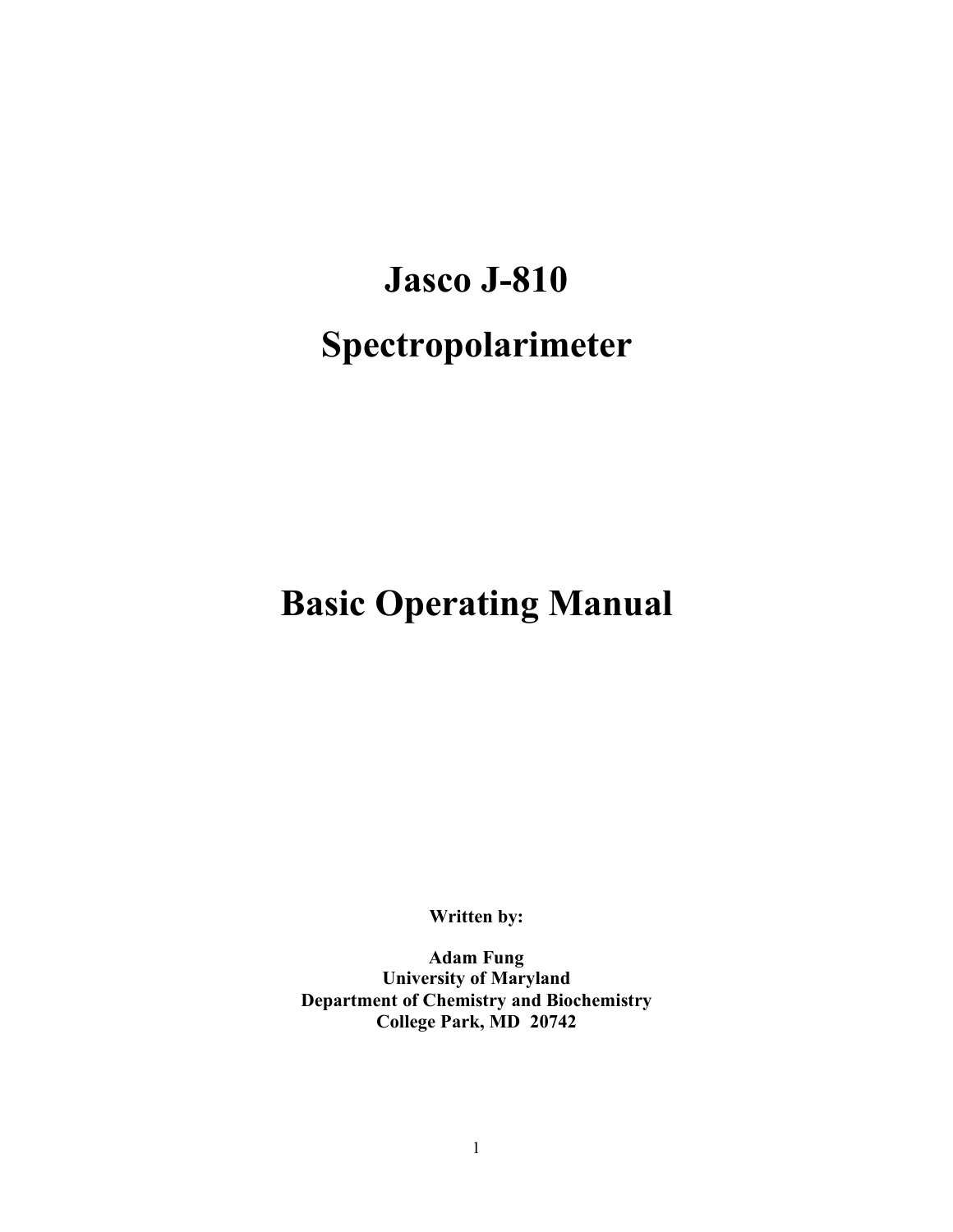**This manual serves as a short-course guide to the basic operating procedures to measure CD spectra, the most common maintenance, and the most frequent troubleshooting issues for the Jasco J-810 circular dichroism spectropolarimeter.**

**A very important note to consider when comparing multiple spectra is concentration. It is absolutely critical that concentrations are accurately determined. Otherwise, comparison between samples is futile.**

**For proteins, it is recommended that the ellipticity signal is converted to mean residue ellipticity. This corrects for the number of peptide bonds and concentration as a pseudo normalization process for comparison between mutants with their wild type predecessors as well as comparison between different proteins. Mean residue ellipticity can be**  calculated as follows where  $\theta_{obs}$  is the observed ellipticity signal,  $n_{pb}$  is the number of **peptide bonds** (# amino acids  $-1$ ), *l* is pathlength and *c* is concentration.

$$
[\theta] = \frac{\theta_{obs}(\lambda)}{n_{pb} \cdot 10 \cdot l \cdot c}
$$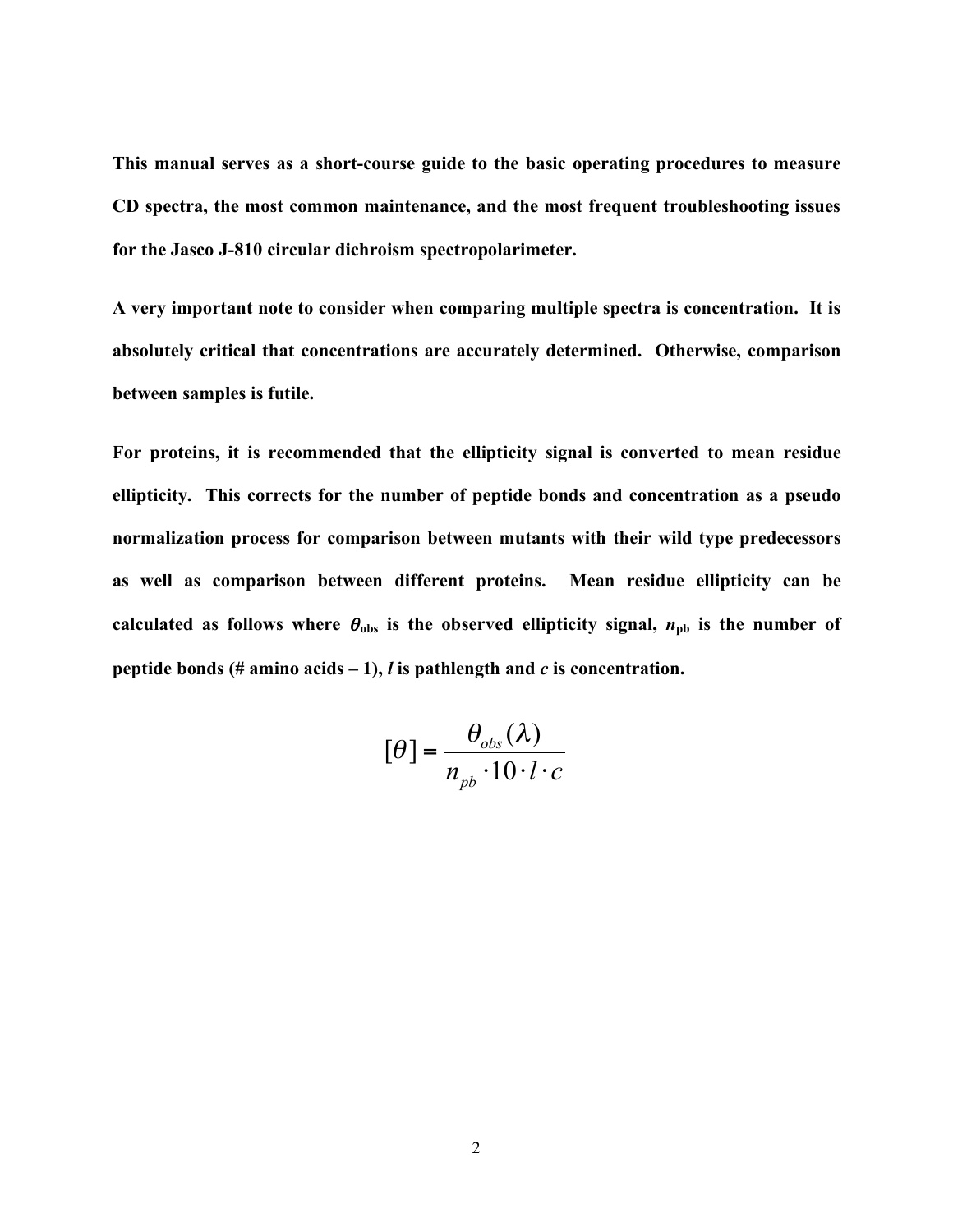## **Contents:**

| <b>Basic Instrument Initialization</b><br>L. |                |  |  |  |
|----------------------------------------------|----------------|--|--|--|
| a. Purging with $N_2$ Gas                    | 4              |  |  |  |
| b. Turning Jasco J-810 Instrument On/Off     | 5              |  |  |  |
| c. Initializing Instrument                   | 6              |  |  |  |
| d. Using Peltier Temperature Controller      | 6              |  |  |  |
| e. Summary of Initialization                 | $\overline{7}$ |  |  |  |
| <b>II. Spectrum Measurement</b>              |                |  |  |  |
| a. Parameters                                | 7              |  |  |  |
| b. Measuring and Saving CD Spectra           | 10             |  |  |  |
| c. Summary of Spectrum Measurement           | 10             |  |  |  |
| <b>III. Other Programs</b>                   |                |  |  |  |
| a. Time Course Measurement                   | 11             |  |  |  |
| b. Interval Scan Measurement                 | 11             |  |  |  |
| c. Data Monitor                              | 12             |  |  |  |
| d. Environment                               | 12             |  |  |  |
| e. Variable Temperature                      | 12             |  |  |  |
| f. Temperature/Wavelength Scan               | 12             |  |  |  |
| g. Titration Spectrum Measurement            | 13             |  |  |  |
| h. Titration Measurement                     | 13             |  |  |  |
| <b>IV. Maintenance</b>                       |                |  |  |  |
| <b>Changing the Lamp</b><br>a.               | 14             |  |  |  |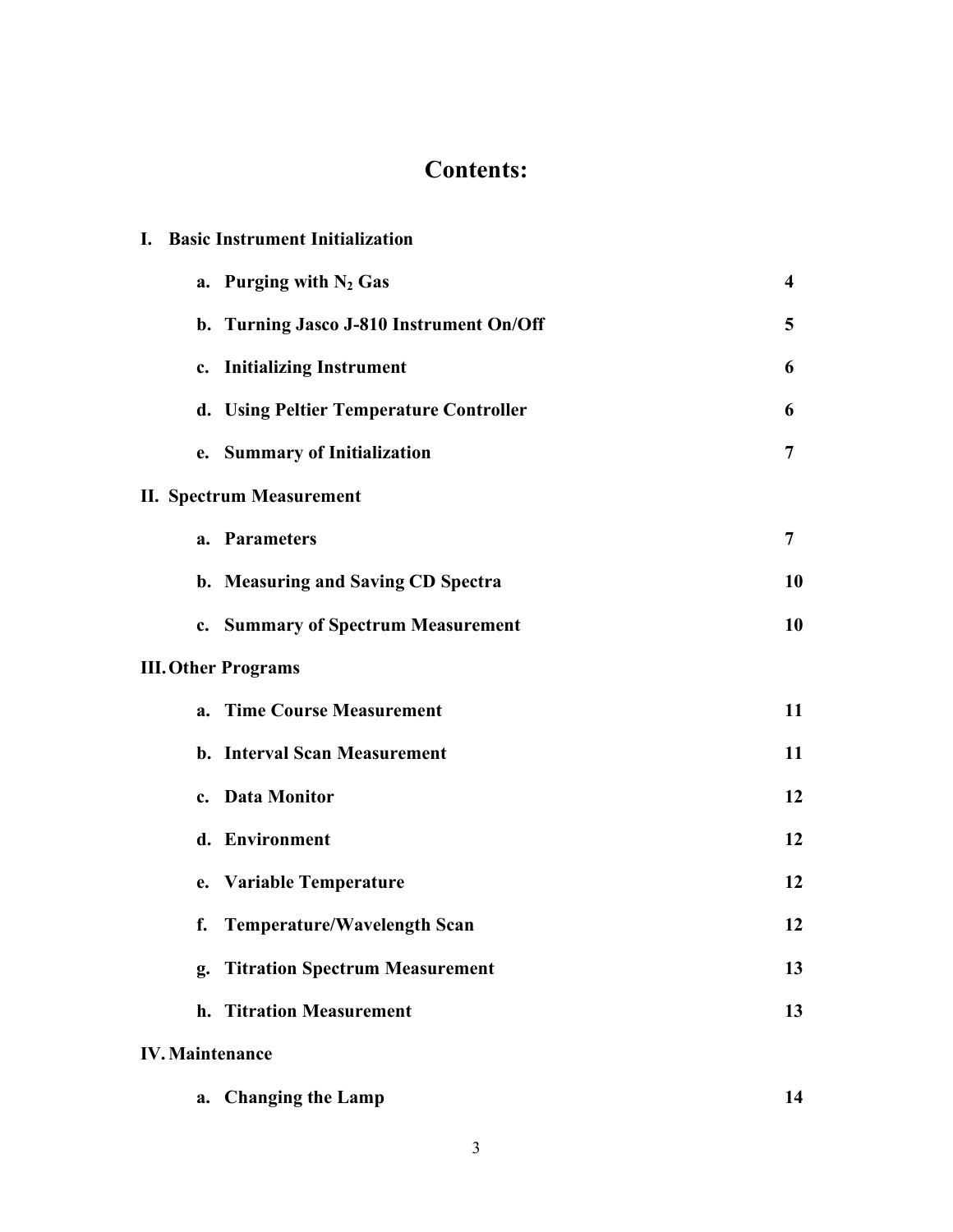|  | b. CD Scale Check Calibration                              | 16 |
|--|------------------------------------------------------------|----|
|  | c. Peltier Element                                         | 17 |
|  | V. Troubleshooting                                         |    |
|  | a. Peltier changing temperature relatively slowly          | 18 |
|  | b. Amp check error upon initialization                     | 18 |
|  | c. HT 'Too High' upon initialization                       | 18 |
|  | d. HT 'Too Low' upon initialization                        | 19 |
|  | e. Voltage higher than usual with no sample in chamber     | 19 |
|  | f. Voltage does not increase when sample chamber is closed | 19 |
|  | g. High levels of noise                                    | 19 |
|  | h. Low reproducibility of CD spectra                       | 20 |
|  | <b>VI. Contacting Jasco</b>                                |    |
|  | a. Contact Information and Instrument Serial Numbers       | 21 |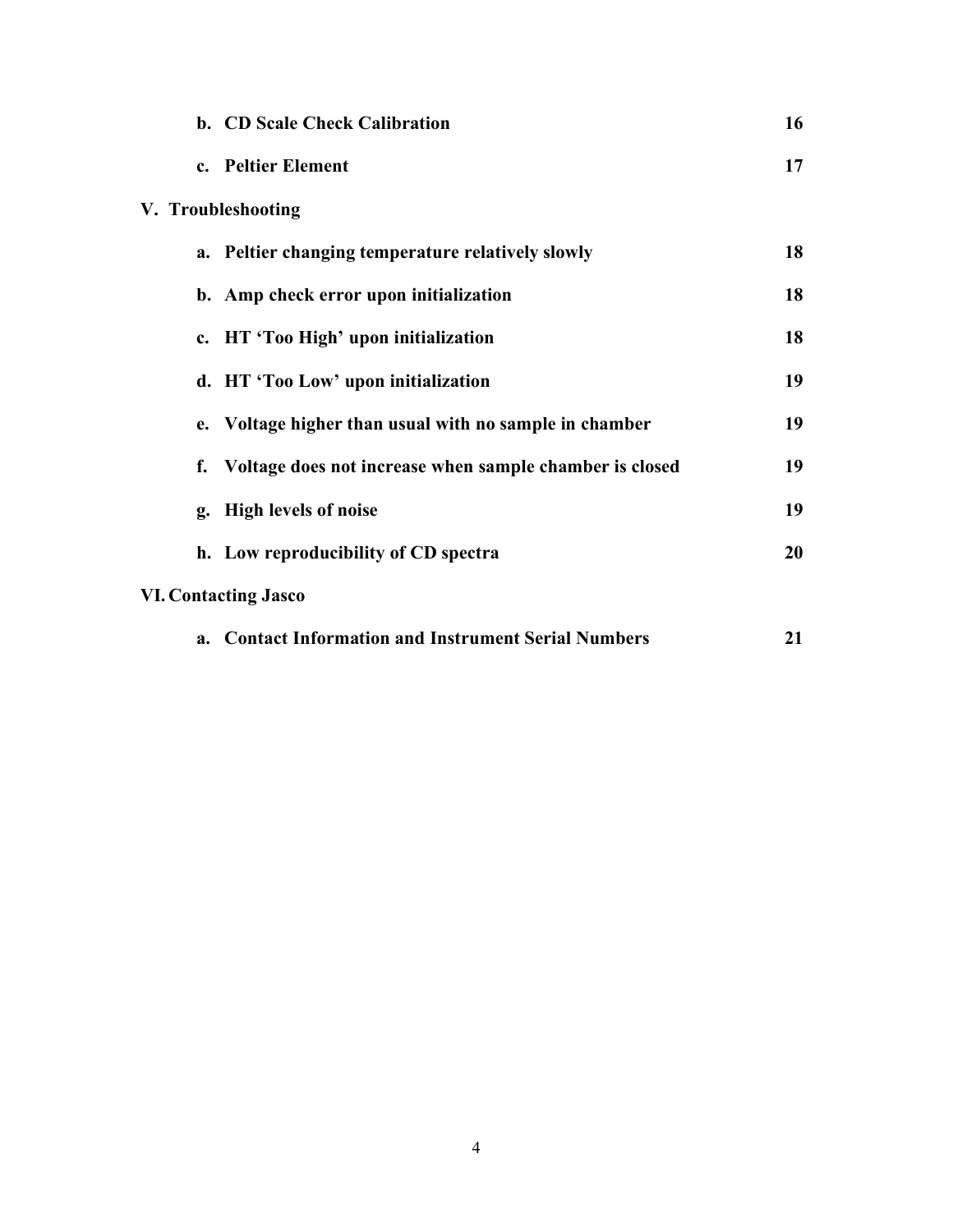#### **I. Basic Instrument Initialization:**

#### **a. Purging with N2 Gas**

You should find the instrument located in the Biochemistry building in room 3517. The instrument consists of the main spectropolarimeter unit with the monochromator on the right side of the sample chamber, a Peltier temperature controller (Model JWJTC-484), a water bath, and Dell computer. Also integral to the instrument is a nitrogen gas line connected to  $N_2$  cylinders at the end of the bench.

To use the instrument, use the log book to reserve the instrument, track user history, and monitor lamp life.

First, before turning on the instrument, be sure to purge the instrument with nitrogen gas for 10 minutes. This is accomplished by turning the tank regulator anti-clockwise. There are four ways to regulate the pressure of the gas. The first is the tank regulator which is part of the gas tank itself. Second is the large black knob facing out on the Fisher Scientific gas regulator. The third is the small black knob facing down on the Fisher regulator. The final way is the gas flow regulator directly attached to the front of the sample chamber. If nobody changes the settings on the other knobs, the only thing the user will need to do is open the flow of the gas directly from the tank. Here, a full tank should have pressure between 2000 and 2700 psi. Tank pressure can be monitored by the pressure guage on the right. The large black knob controls the flow rate through the Fisher regulator and should read between 8 and 10 psi, as viewed on the left guage on the Fisher regulator. The sample chamber regulator should have the top edge of the floater at 40 psi. The approximate flow rate is 450 liters per hour. Thus, a full tank should be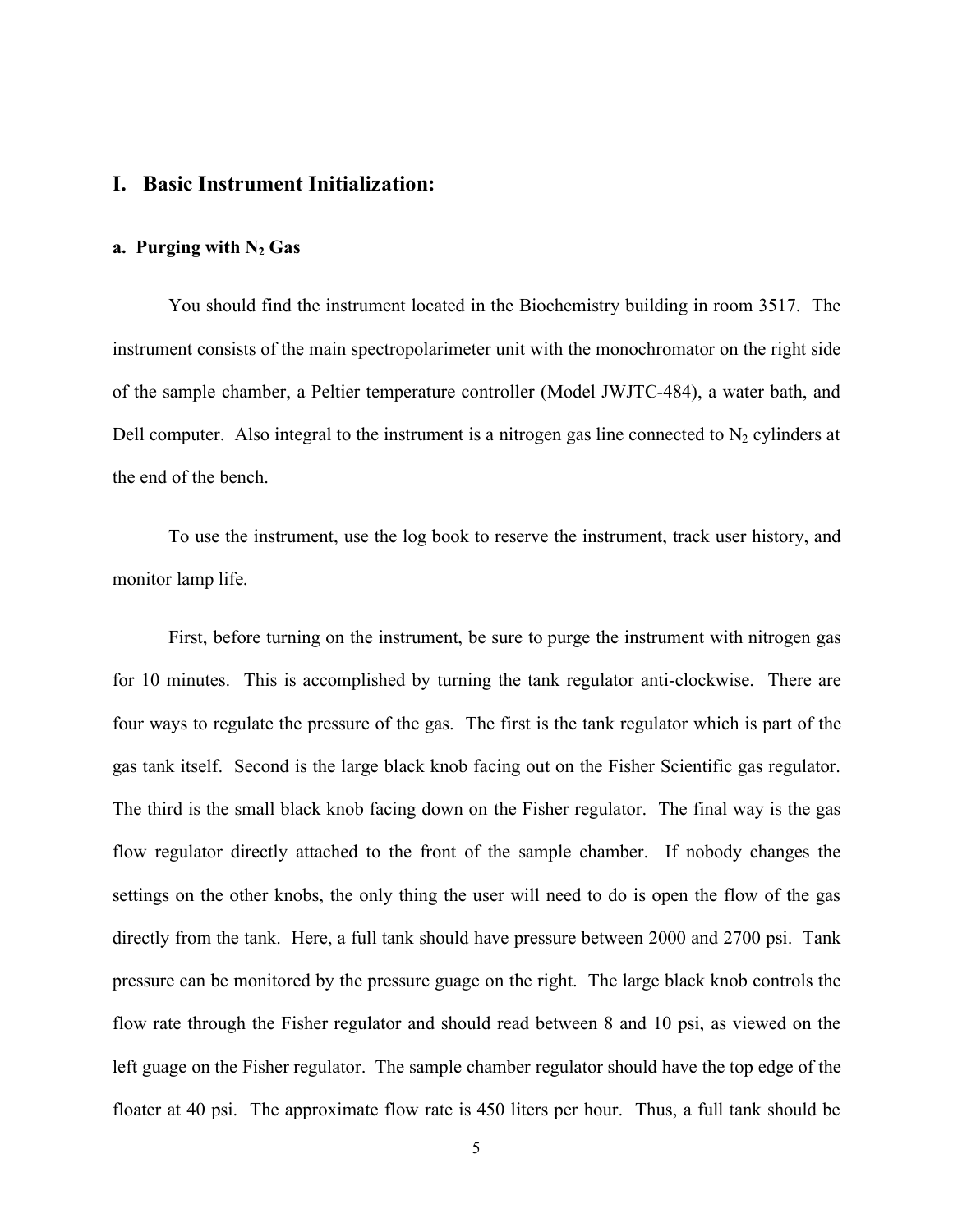able to last for 4.5 – 6 hours. It is critical that the instrument never be run without nitrogen gas. The optics can be ruined from the buildup of ozone on the optical mirrors if run without nitrogen. **NEVER OPERATE THE INSTRUMENT WITHOUTH NITROGEN GAS. The user should replace cylinders no later than when the pressure on the Fisher regulator reads 200 psi.**

It is important for the user to replace nitrogen cylinders as they use them to ensure that enough gas is available for future users. Room 3517 has the capacity to store 4 cylinders at a given time. One should always be securely connected to the instrument via the bench-top cradle, while three can be securely stored with a chain along the wall. It may be necessary to use Teflon tape to prevent gas leaking between the tank and regulator.

Typically, empty cylinders are securely stored w/ lids off to indicate that they are empty. However, empty cylinders should be replaced as soon as possible and not left for the next user to deal with. Replacement cylinders can be exchanged in the chemistry receiving department. Users should use 'general use' as the user name and account number 111640GE when checking out cylinders. Be sure to sign and date the card when checking out and returning cylinders.

#### **b. Turning Jasco J-810 Instrument On/Off**

To turn on the CD spectropolarimeter after purging with nitrogen gas, make sure the computer and monitor is turned on. The default username is 'Administrator' while the password is left blank. Just click 'OK' to proceed and log in (Note: It is not necessary to turn off the computer between usages. Just log out and power off the monitor). Next, turn on the instrument by flipping the large green switch on the front of the spectropolarimeter to the 'On' position (You will hear an audible beep). Next, turn on the Peltier temperature controller and the water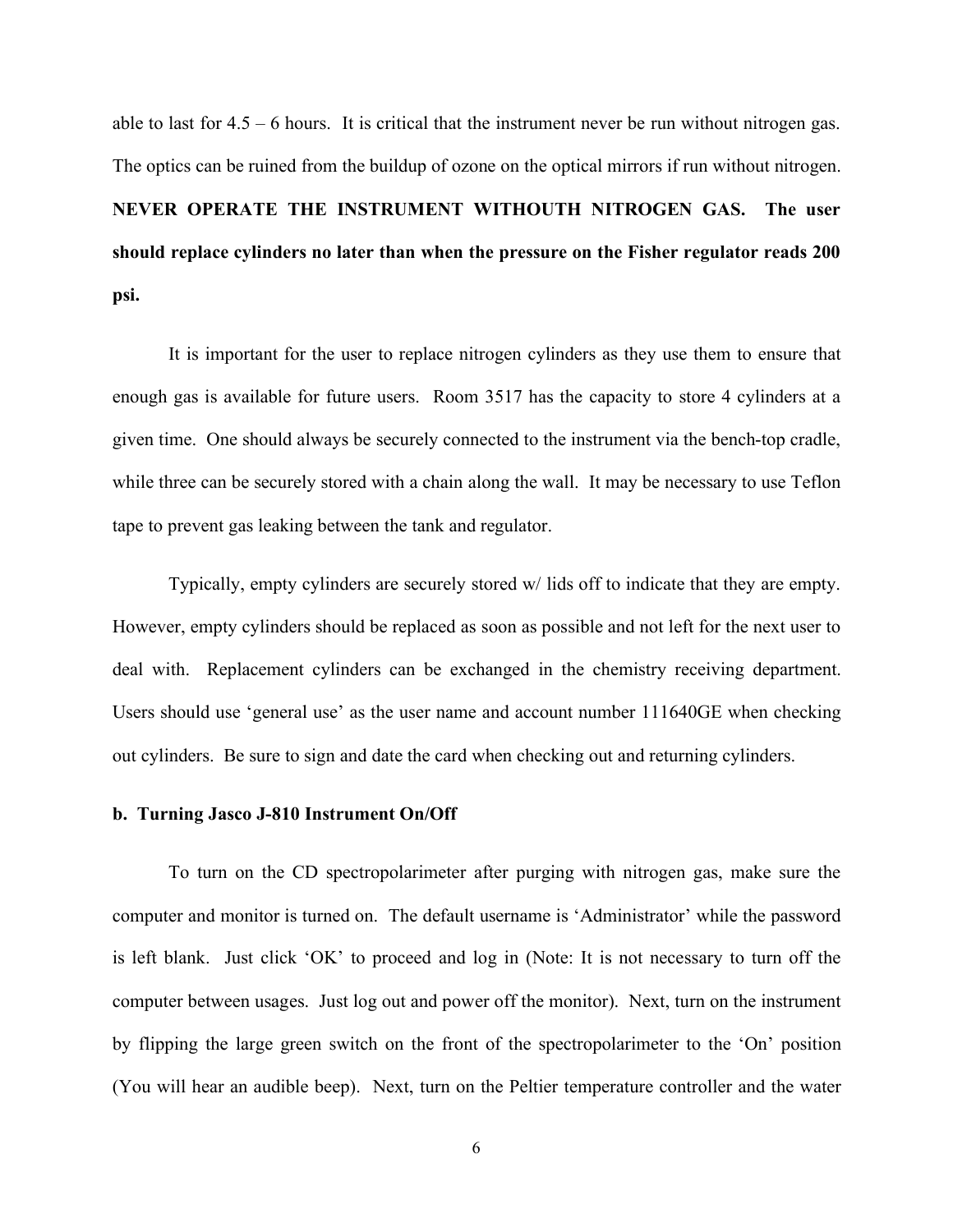bath. If the user will be measuring spectra at very low temperatures, change the water bath temperature to 14 degrees C while measuring at these low temperatures. The normal temperature setting for the water bath should be 18 degrees C. The instrument is now on and ready to be initialized.

#### **c. Initializing the Instrument**

Double click on the 'Spectra Manager' icon on the computer's desktop. A menu of software program macros will appear. For a simple far-UV or near-UV measurement over a given wavelength range, double click on 'Spectrum Measurement.' The instrument will now undergo its initialization process by checking the internal diagnostics (See troubleshooting guide if errors occur). Once the diagnostics are completed, the shutter will open and the lamp will be turned on. Confirmations of these processes are both audible by single clicking noises and visual by the lumination of two green lights on the front panel of the instrument. The lamp should be allowed to warm up for ten minutes. When the lamp has reached 400+ hours, allow the lamp 15 – 20 minutes of warm up time to ensure reproducibility. **The lifetime of the lamp is around 500 hours. It is imperative that the user record the lamp life before and after their experiment.** To accomplish this, select 'Light Source' from the 'Control' menu. In the log book, record the lamp's hours both before and after the experiment.

#### **d. Using Peltier Temperature Controller**

If the user wishes regulate the temperature of the sample for reproducibility and/or to take measurements at various temperatures, the Peltier temperature controller must be activated. To do this, in the Spectrum Measurement program, click on the 'Measurement' menu, then 'Accessory.' Select 'JASCO Peltier Type (Single, RTE On)' in the 'Temperature' drop down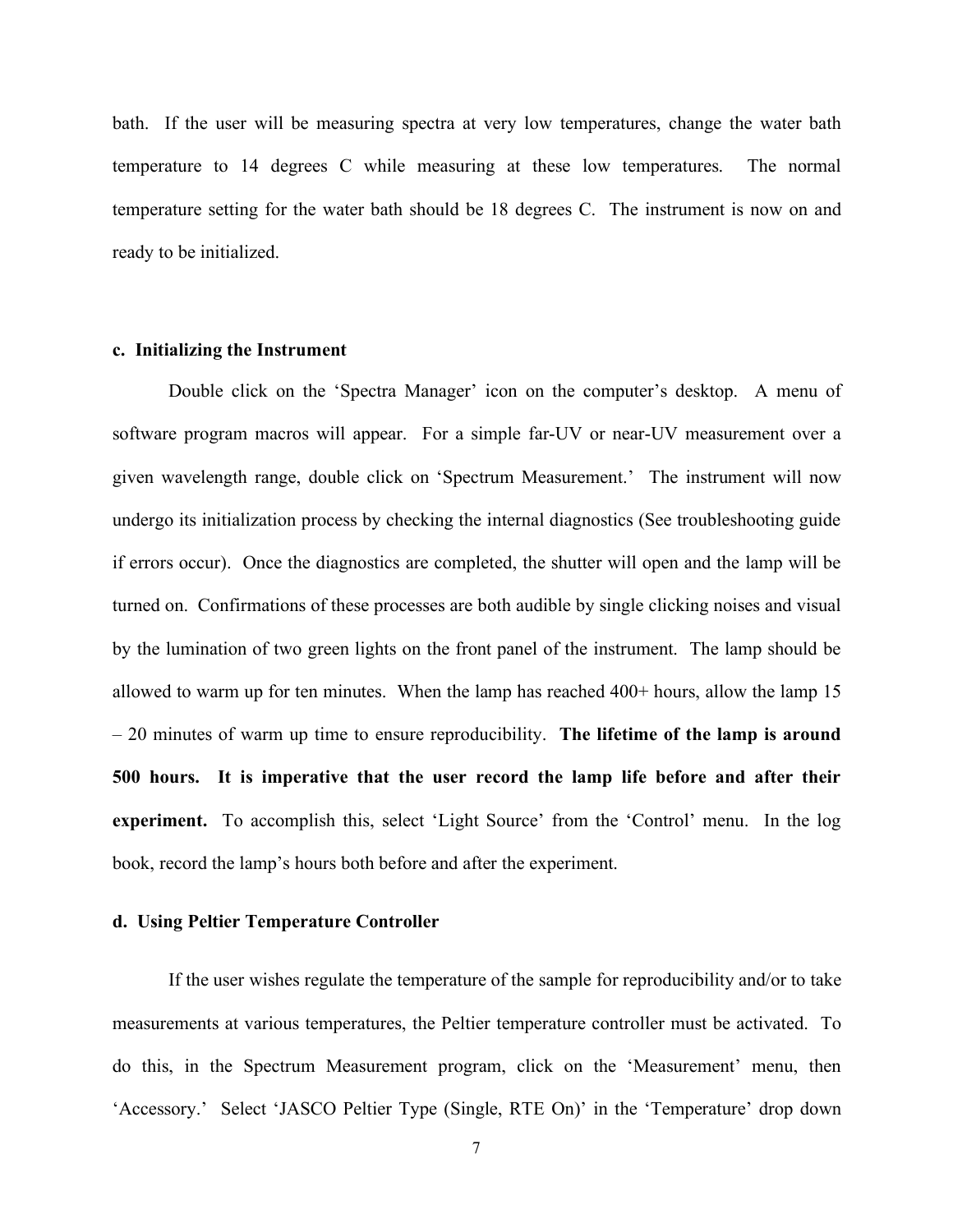menu. Then, click 'OK.' The temperature controller will now be initialized. **To activate the temperature controller, the user must press the 'Start' button on the front of the temperature controller.** If the user does not press 'Start,' the Peltier unit and the software will not synchronize. To change the temperature, select the 'Control' menu and then click 'Accessory' and the accessory control panel will appear. Key in the desired temperature and click 'Apply,' then 'Close.' The temperature controller will now change to the desired temperature.

#### **e. Summary of Initialization**

- 1. Reserve the CD instrument ahead of time using the logbook
- 2. Purge CD with nitrogen gas for 10 minutes

3. Ensure computer is turned on, and then turn on instrument, Peltier, and water bath.

4. Initialize the instrument and record the lamp lifetime in the log book

5. Initialize the temperature controller using the computer software and physically press 'Start" on the temperature controller.

#### **II. Spectrum Measurement**

#### **a. Parameters**

To collect CD spectra, click on the 'Measurement' menu and select 'Parameter.' Here is where the user can change the parameters to best suit their needs depending on the sample to be measured. **It is recommended that each user consult the literature for appropriate**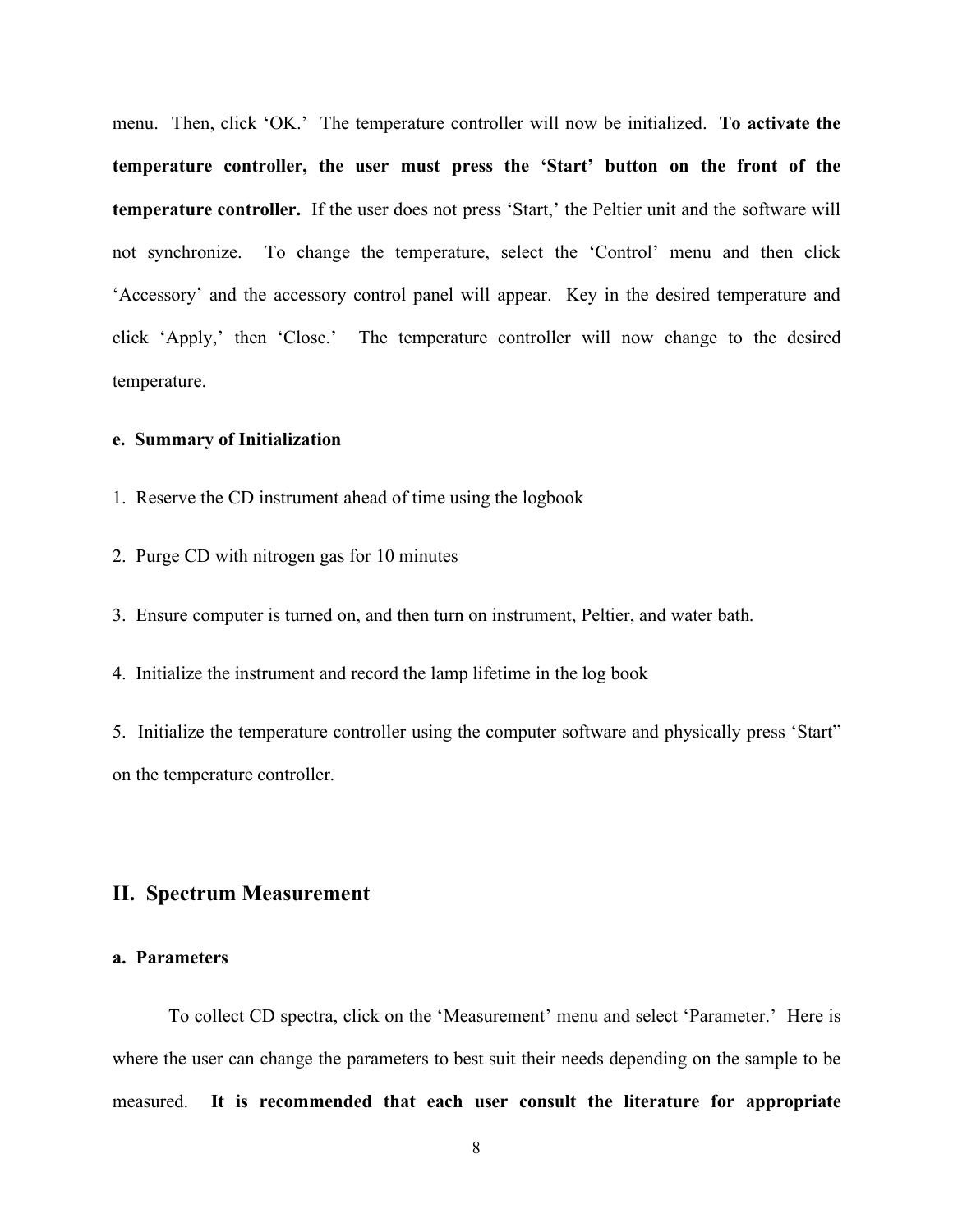**parameters and to have a good idea about what to expect from the signal output.** Under no circumstances should the instrument be used without a good frame of reference.

Each sample is different. The utmost consideration should be given to sample composition. It is best to keep the sample composition as simple as possible. Many buffers absorb (any chiral molecule can have CD) and protein or DNA concentration greatly affects the signal to noise ratio. These are perhaps the most important things to consider when preparing samples. Again, consult the literature before using the instrument.

The basic parameters generally used are as follows:

Sensitivity: Standard (100 mdeg) Start Wavelength: 250 (far-UV CD), 320 (near-UV CD) End Wavelength: 190 (far-UV CD), 250 (near-UV CD) Data Pitch: 1 nm Scanning Mode: Continuous Scanning Speed: between  $10 - 100$  nm/min  $\rightarrow$  slower scanning rate generally gives better data quality Response: this parameter depends on the scanning speed. These two parameters are inversely proportional. The response time is a pseudo averaging time which allows the data to stabilize. Bandwidth: 2 nm Accumulation:  $1 \rightarrow$  Accumulation determines the number of scans. Typically, multiple scans are taken at higher scanning rates and these are manually averaged. Using a slower scanning rate can alleviate this.

Under the 'Data Mode' menu, the user can select up to 4 "channels." Typically, only two are necessary. Channels 1 and 2 should always monitor CD signal and HT (Voltage) respectively. It is imperative that the user monitor the HT signal as this gives a direct measure of the amount of light being produced and passed through the sample. If the voltage increases above 700, the signal will start to become noisy and the CD output will become unreliable. If the voltage increases beyond 800, the noise will become disproportionate to the sample signal and the output will be completely unreliable.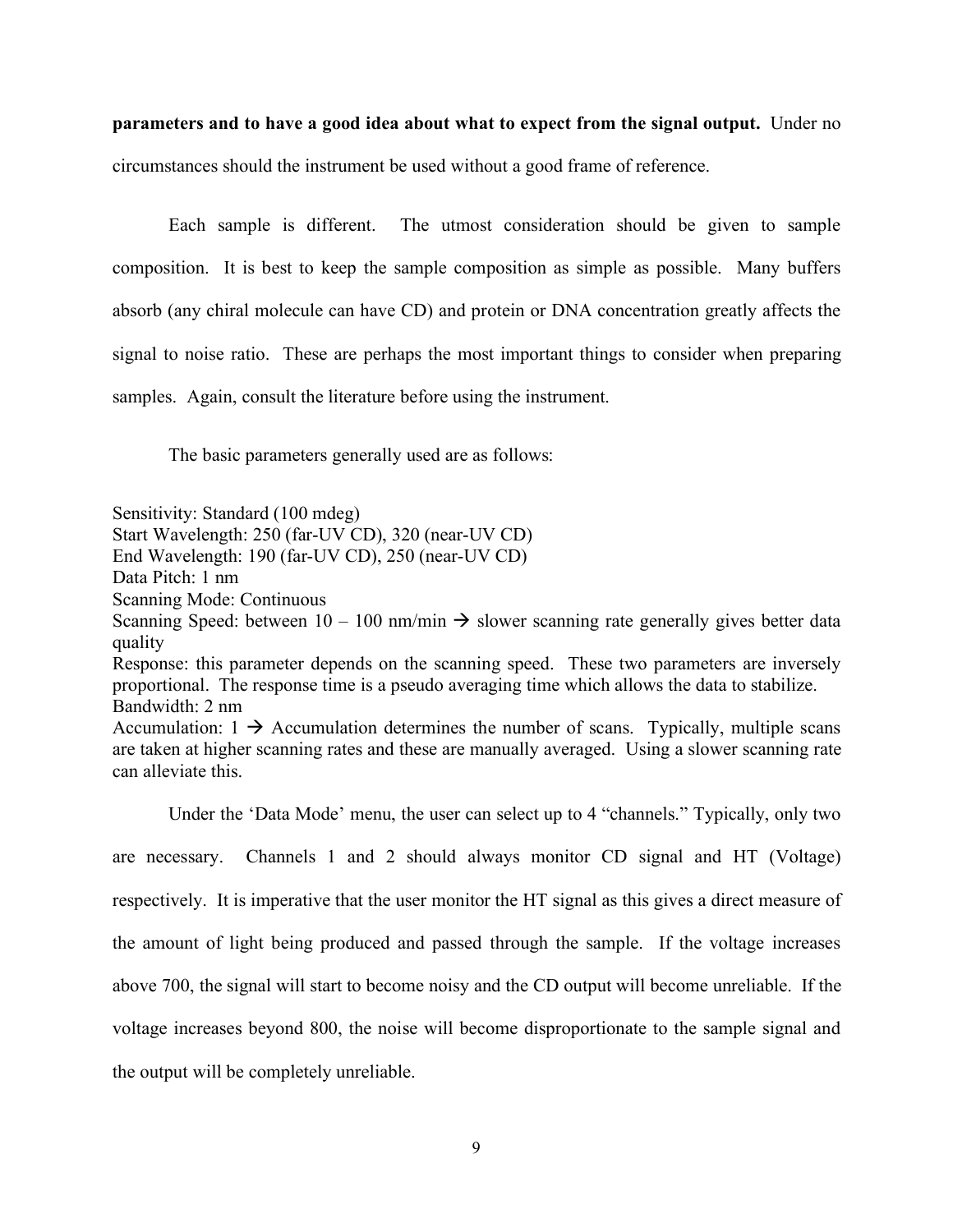The voltage increases proportional to the absorption of the sample. If a buffer component is highly absorbent of circularly polarized light, the light source will increase the amount of light being generated to achieve the same level of light passing through the sample (not absorbed). If the voltage raises beyond 700, the user should dilute the buffer concentrations accordingly. **It is a good idea if the user is unsure of the absorptive properties of their buffer to run a buffer blank before preparing samples to assess the extent the buffer contributes to the CD spectrum. Be sure to check absorbance over the range of wavelength you intend on using.**

Voltage, thus absorbance, is wavelength dependent. To ensure that the sample does not max out the limitations of the detector, insert your sample in the sample chamber and close the lid. Then, select the 'Control' menu and select 'Move Wavelength.' Change the wavelength to the ends of the wavelength range you wish to monitor each time allowing the data to stabilize and monitor the voltage. This can be viewed from the spectrum measurement window viewing the digital box on the second row down, third from the left. Repeat this with a few wavelengths in the middle of the range. If the voltage is below the noise threshold, continue with operation (Note, voltage increases with increasing temperature. If you wish to do a temperature/wavelength scan, be sure the voltage never exceeds 500 volts at the starting temperature).

#### **Once again, referencing the literature is the best way to determine a starting point.**

Once the parameters are input and the voltage checked over the wavelength range, select the 'Data File' menu from the 'Parameter' menu. Give your spectrum an appropriate name and save it accordingly in a folder under your name.

The 'Option' menu allows the user to record important information regarding their sample. This is an optional feature.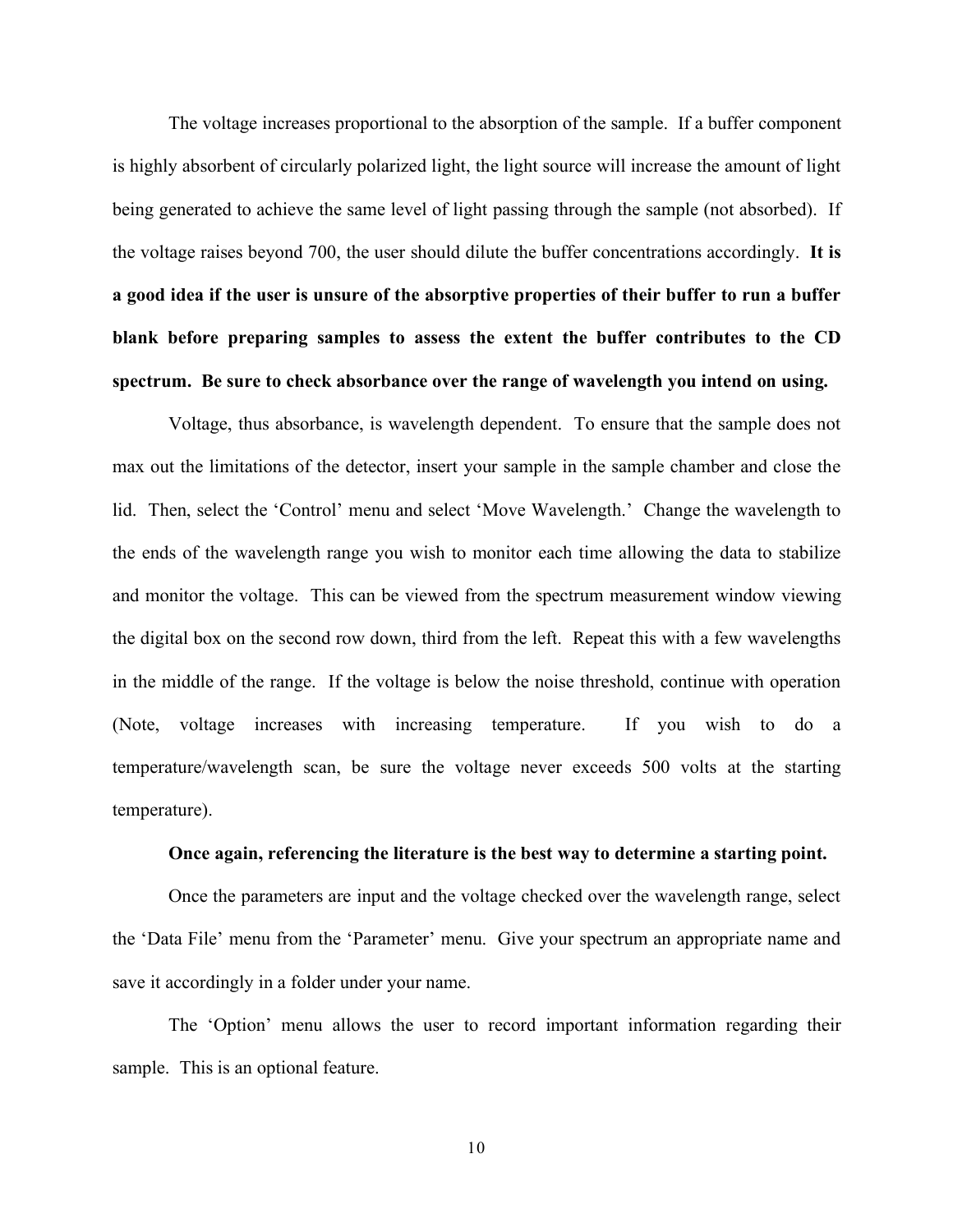#### **b. Measuring and Saving CD Spectra**

You may now push 'Start' on the spectrum measurement window. The spectrum will be obtained and a new 'Spectra Analysis' window will appear showing your spectrum. To save this file as a text document for further processing using signal processing or spreadsheet software, select 'File' from the menu, and then 'Save As.' Select the appropriate folder and make sure the file extension .txt is used. This file can now be transferred to your computer and processed further.

#### **c. Summary of Spectrum Measurement**

- 1. Input appropriate parameters
- 2. Check wavelength dependent voltage of buffer and sample (not to exceed 700 volts)
- 3. Give spectra name and direct it to save in appropriate folder
- 4. Take measurement by clicking 'Start'
- 5. Save file as text document for further processing

#### **III. Other Programs**

#### **a. Time Course Management**

This program monitors a single wavelength over a period of time. The time course program is a way to measure kinetic processes on the timescale of seconds to minutes. As it only monitors at one wavelength, it is important that the sample measured absorbs strongly and consistently at a characteristic wavelength.

#### **b. Interval Scan Measurement**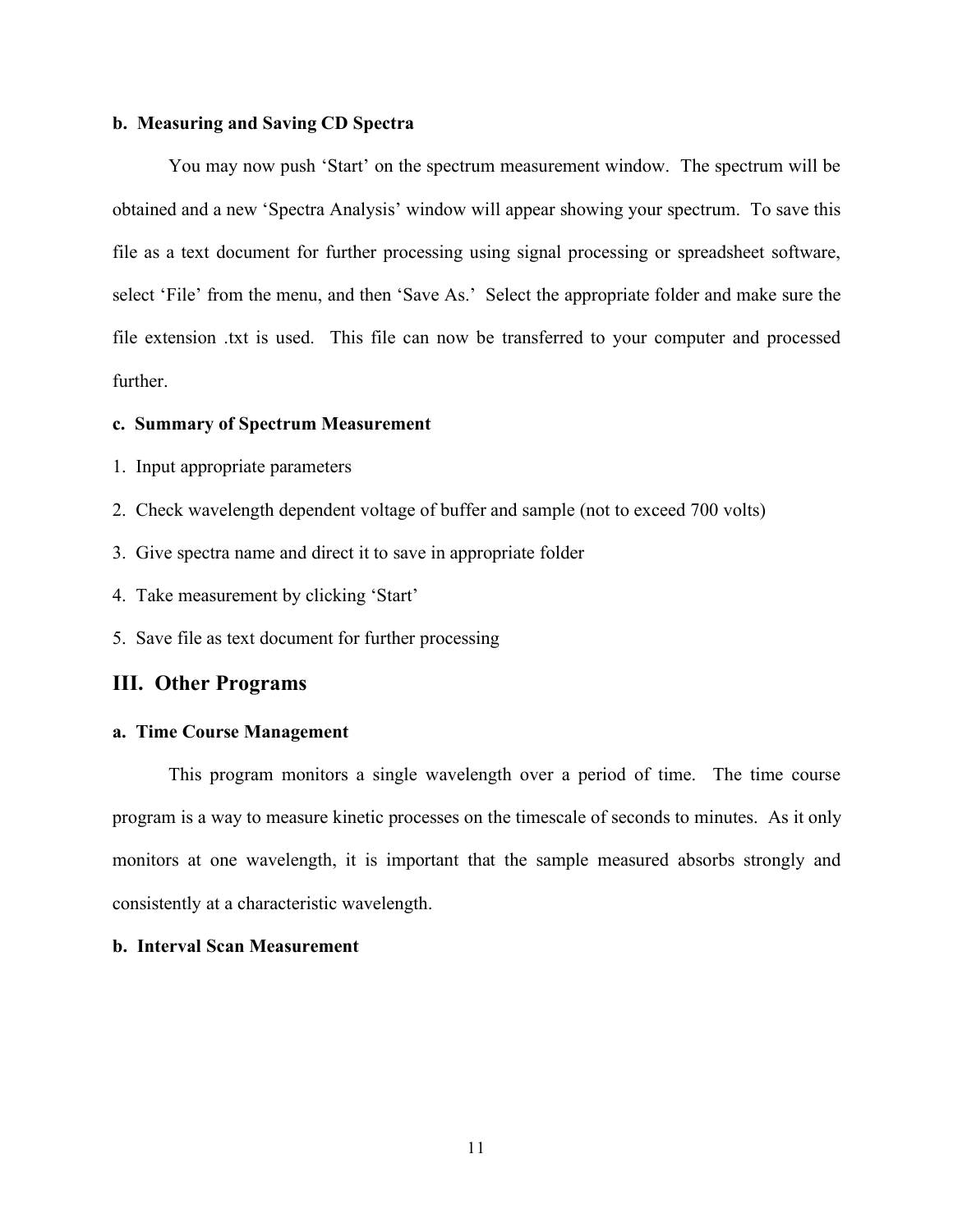#### **c. Data Monitor**

The data monitor program is not generally used for spectral measurements. This program is used during calibration and to monitor the signal when performing the CD scale check after replacing a lamp.

#### **d. Environment**

This program is only used when performing calibrations during preventative maintenance by Jasco technicians. General users do not need to use this application.

#### **e. Variable Temperature**

The variable temperature application allows the user to monitor a single wavelength as a function of temperature. If a single characteristic absorbance is observed in a sample, this program will allow the user to perform thermal denaturation experiments monitoring at that single wavelength.

#### **f. Temperature / Wavelength Scan**

The temperature/wavelength scan is an extension of the variable temperature program. This application features the ability to monitor a range of wavelengths (ie far-UV, near-UV - like the spectrum measurement program) and a single wavelength as a function of temperature. This program allows the user to monitor the entire spectrum of interest as a function of temperature which is especially useful when measuring samples which have multiple wavelengths where the sample absorbs circularly polarized light. This program allows the ability to monitor complex relationships and coupling between various wavelengths for more thorough analysis compared to following a single wavelength. Use of this program is nearly identical to the 'Spectrum Measurement' application. The only difference is that there are two variable parameter menus to navigate (temperature & wavelength). Note: to change the range of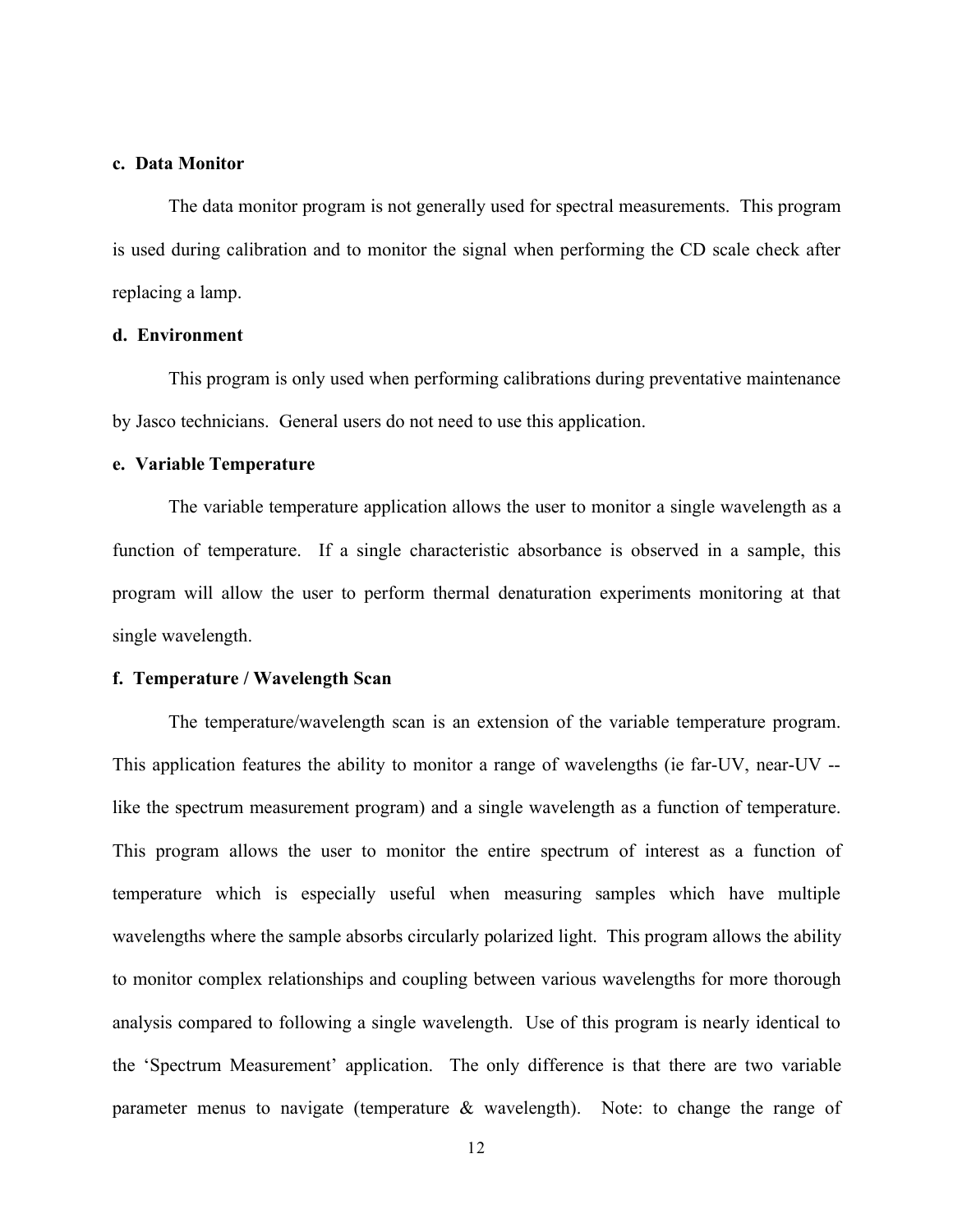temperatures, enter the desired starting and final temperatures in the 'Temperature' menu, then click the 'Reset' button followed by the 'Append' button.

#### **g. Titration Spectrum Measurement**

Refer to the 'Automatic Titration System Instruction Manual' for more detailed instructions and schematics of the titrator module. The model number of the module is ATS-429S/429L.

The titration programs utilize the optional titration module and are a simple way to perform chemical titrations. A 1 cm cuvette must be used with the optional cuvette cover and appropriate attachments. Assembly of the cuvette is self explanatory, and the tubing delivering the solute injections should be routed through the black circular protrusion at the top of the sample chamber lid. There are two holes drilled through to the sample chamber for the inlet and outlet flow of solution. **Extreme caution should be considered when using salts which will crystallize and cloud the optics if the sample volume exceeds the capacity of the cuvette at any time.**

It should be noted that in the experience of this user, the internal calculations performed using the software are incorrect. It is prudent to perform dilution and concentration calculations manually instead of relying on the software calculations. It is also necessary to check the volume of the injections. With CD, concentration is a critical variable that propagates large errors if not checked.

The titration spectrum measurement program monitors a range of wavelengths with each injection of solute. Chemical denaturation or ligand binding are common measurements monitored with this application.

#### **h. Titration Measurement**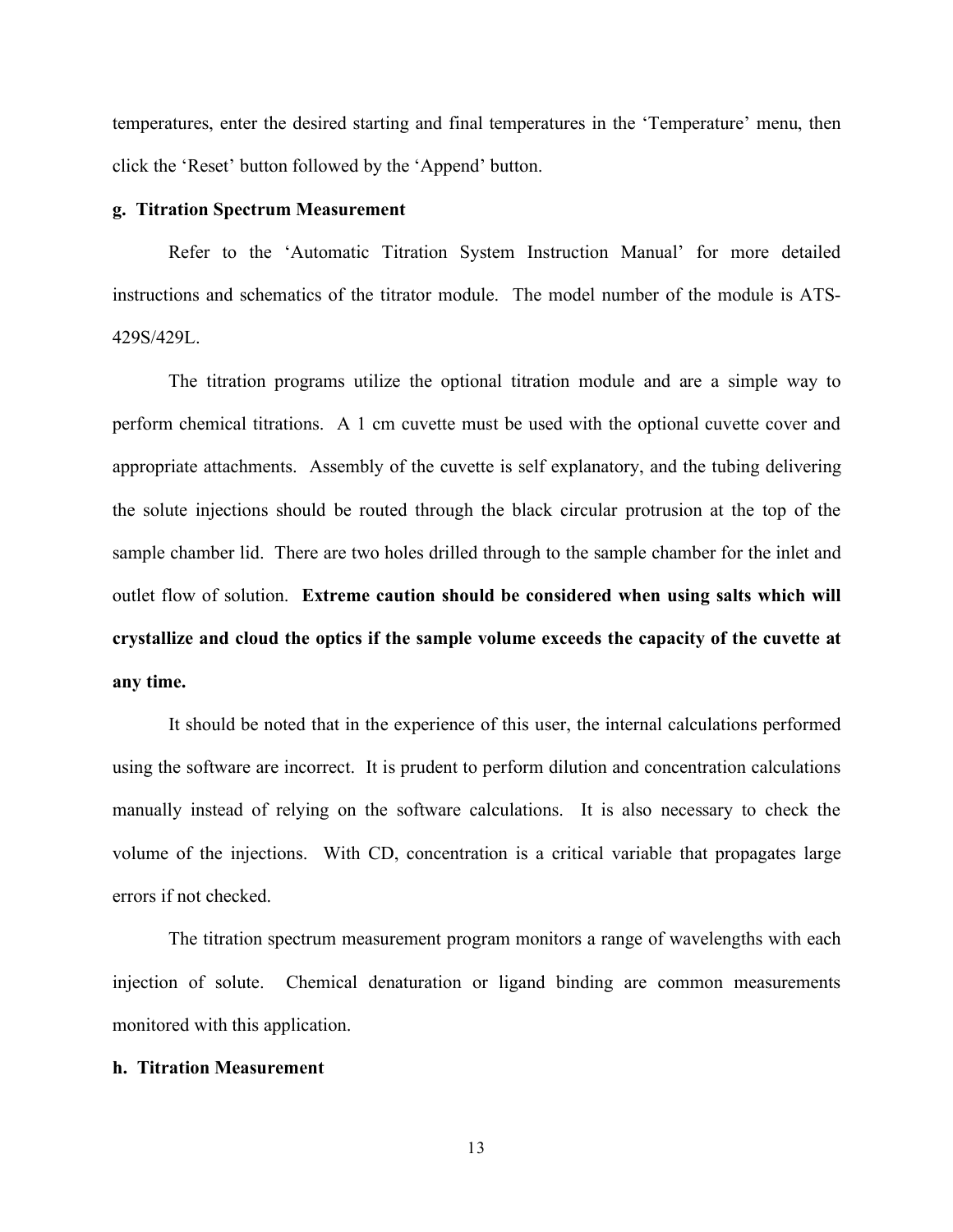Titration measurement simply monitors a single characteristic wavelength with each injection of solute. See notes above for precautions.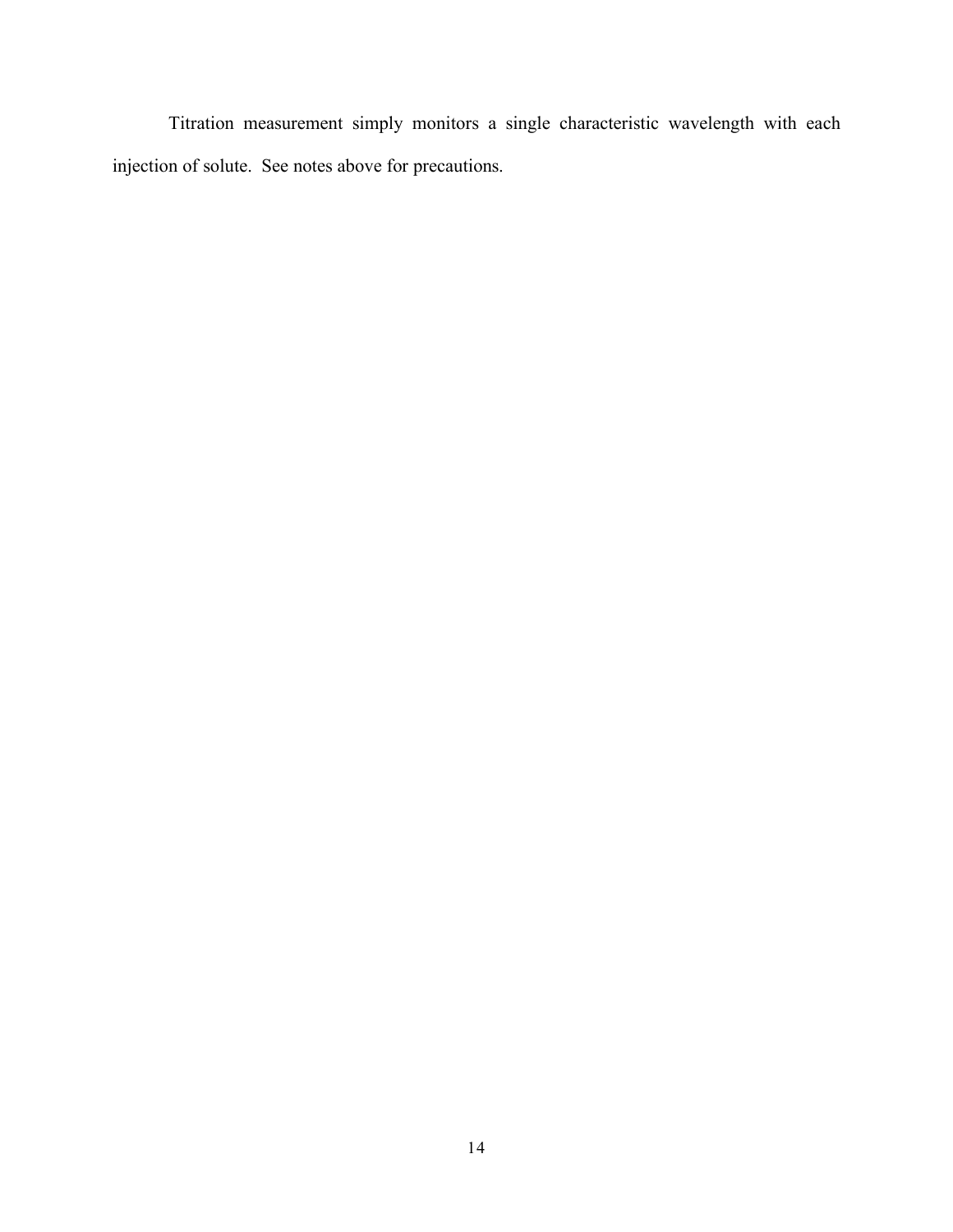#### **IV. Maintenance**

#### **a. Changing Lamp**

The Jasco J-810 uses an Osram 150 watt Xenon lamp **(Jasco Part Number 3027)** which has a typical lifetime of 500 hours, but the lifetime can vary between new light sources. It is recommended to keep a spare lamp on hand if the user notices much more noise than usual, having to wait for longer than 20 minutes for the signal to become steady, or if the initialization diagnostics upon instrument startup indicated that the voltage (HT) is "Too High." It is a good idea to regularly monitor the voltage with no sample in the sample chamber at 250 nm and to record the voltage at this wavelength in the logbook upon replacing the lamp. An indication of the lamp being replaced should also be noted in the logbook. If the voltage increases more than  $\sim$  50 volts, try replacing the lamp.

It is critical for safety that the instrument is turned off before replacing the lamp. It is also HIGHLY recommended that if the instrument has been on before lamp replacement, the light source should be thoroughly cooled before handling. The lamp anode and cathode holders should be cool to the touch. **Never handle the lamp by touching the glass.**

The orientation of the lamp is critical. **The polarity of the Xe lamp should not be confused. Be sure the anode end is on top and the cathode on bottom.** A "knob" is apparent in the middle of the glass "bulge." This should never face either of the mirrors  $(M_0 \& M_1)$ . If the voltage is "Too Low" when initializing the instrument for the first time after lamp replacement, check the orientation of the lamp. Being misaligned by a millimeter can have a huge affect on the voltage. (See pages 23-25 in the 'Hardware/Function Manual')

Follow the steps below to replace the lamp: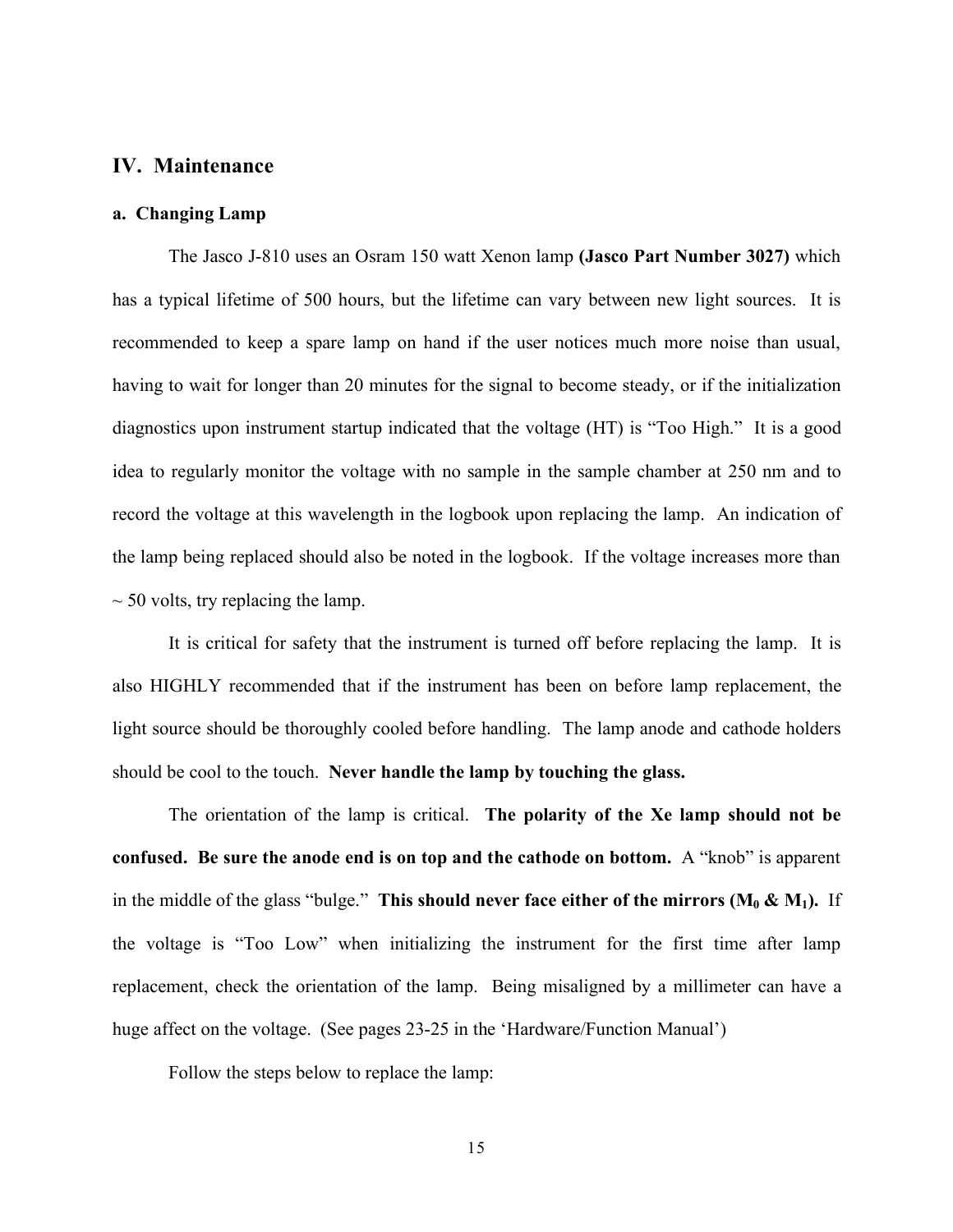1. Ensure the instrument if OFF

2. Remove the light source cover on the back left corner of the top of the instrument. This is a "mesh" covered enclosure fastened with three fixing screws.

3. Loosen the two screws which hold the light source in place. These two screws are tightened against the anode holder.

4. Slowly remove the lightsource by holding the anode holder and unscrewing it from the light source. **The light source is spring loaded so use extreme caution and have a steady grip at all times. Also make sure to note the orientation of the protrusion on the bulge of the light source so you know which way to reinstall the new light source.** The anode holder is the metal end which is used pull the light source from the chamber.

5. Remove the cathode adaptor from the old lamp. The cathode adaptor is the slightly pointed metal end at the bottom of the light source.

6. Attach the anode holder and cathode adaptor to the new light source. **Do not touch the glass of the light source.**

7. Secure the light source via the anode holder with the two fixing screws making sure the protrusion on the glass bulge of the light source does not point towards the mirrors. It is best to replace the light source with the protrusion in the same orientation as the old lamp.

8. Secure the light source cover and with the three fixing screws.

9. Start up the instrument

10. Initialize the instrument by opening the data monitor program

11. Select the 'Parameter'command from the 'Setting' menu and set the following: Sensitivity: Standard (100 mdeg), Response: 1 sec, Band Width: 1 nm.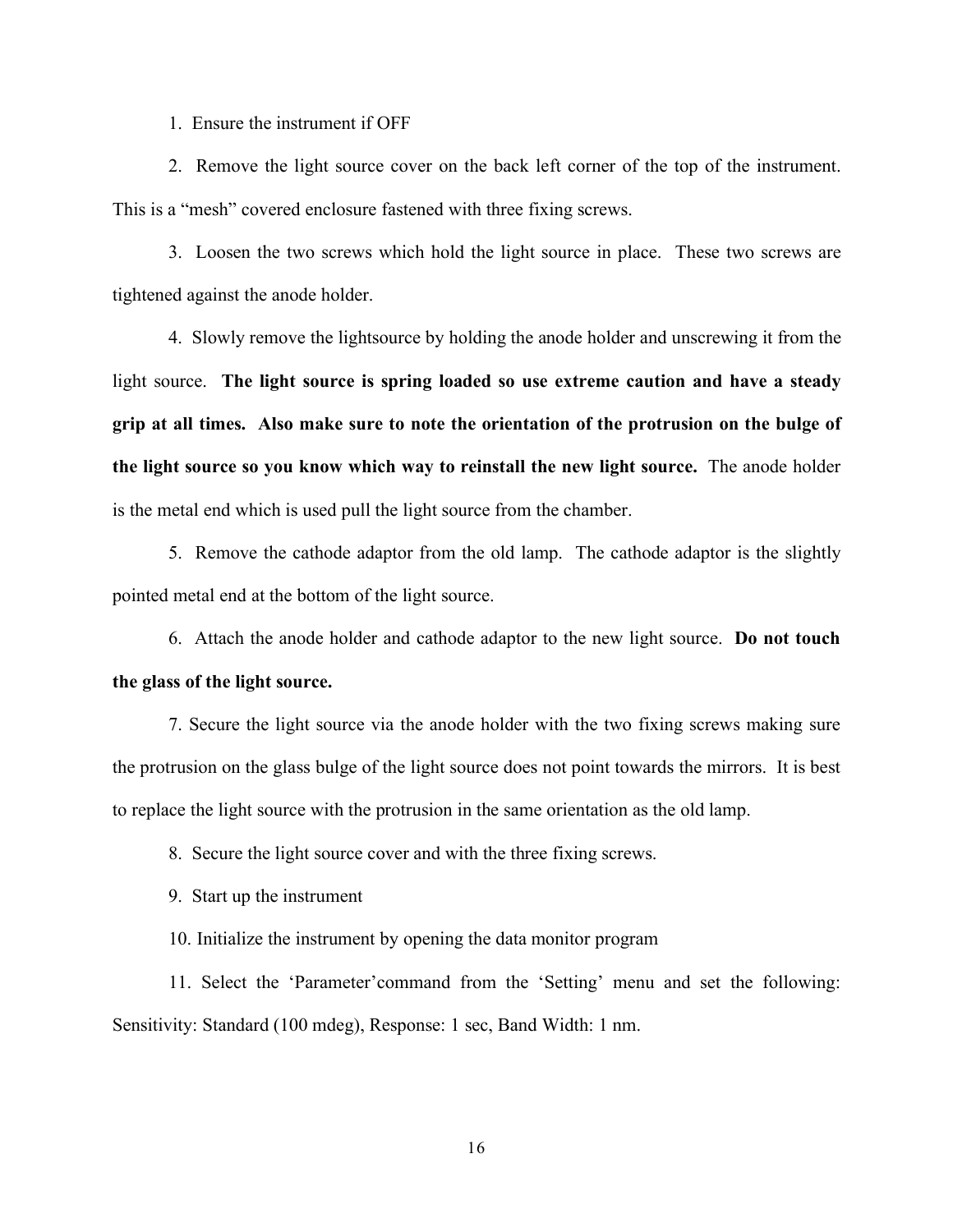12. Select the 'Data Mode'command from the 'Setting' menu and input the following: Num. of Channel: 2, Channel #1: CD, Channel #2: HT.

13. Select the 'Setting' menu and 'Move Wavelength' to 546.1 nm.

14. Remove the cover of the  $M_0$  and  $M_1$  mirrors (see page 25 in 'Hardware/Function Manual for illustration) and see 3 adjustment screws for each mirror.

15. Adjust the screws for the  $M_1$  mirror to minimize the voltage with the sample chamber empty. This takes patience and very fine adjustments. **Typically a HT value to try and achieve is 310 Volts at 546.1 nm through adjustment of the M1 mirror.** The manufacturer suggests a value between  $200 - 300$  volts, but this user has never achieved anything below 300 (the Jasco technician could not either).

16. Adjust the screws for the  $M_0$  mirror to minimize the voltage with the sample chamber empty. It is the experience of this user that the  $M_0$  mirror needs minimal if any adjustment. **Focus on the M1 mirror.**

17. Reinstall the mirror covers

#### **b. CD Scale Check**

Once the lamp has been replaced, it is necessary to adjust the CD scale to ensure proper amplitude of the CD signal. Follow the procedures below:

1. Start up the instrument and initialize the 'Spectrum Measurement' program

2. Allow the lamp to warm up for 1 hour prior to adjusting the CD scale

3. Prepare a  $0.06\%$  (w/v) aqueous solution of ammonium d-10-camphor sulfonate. This is achieved by weighing out 0.03 g (30 mg) and dissolving in 50 mL. **It is very important to make an accurate sample as reproducibility will be influenced between lamp changes otherwise.**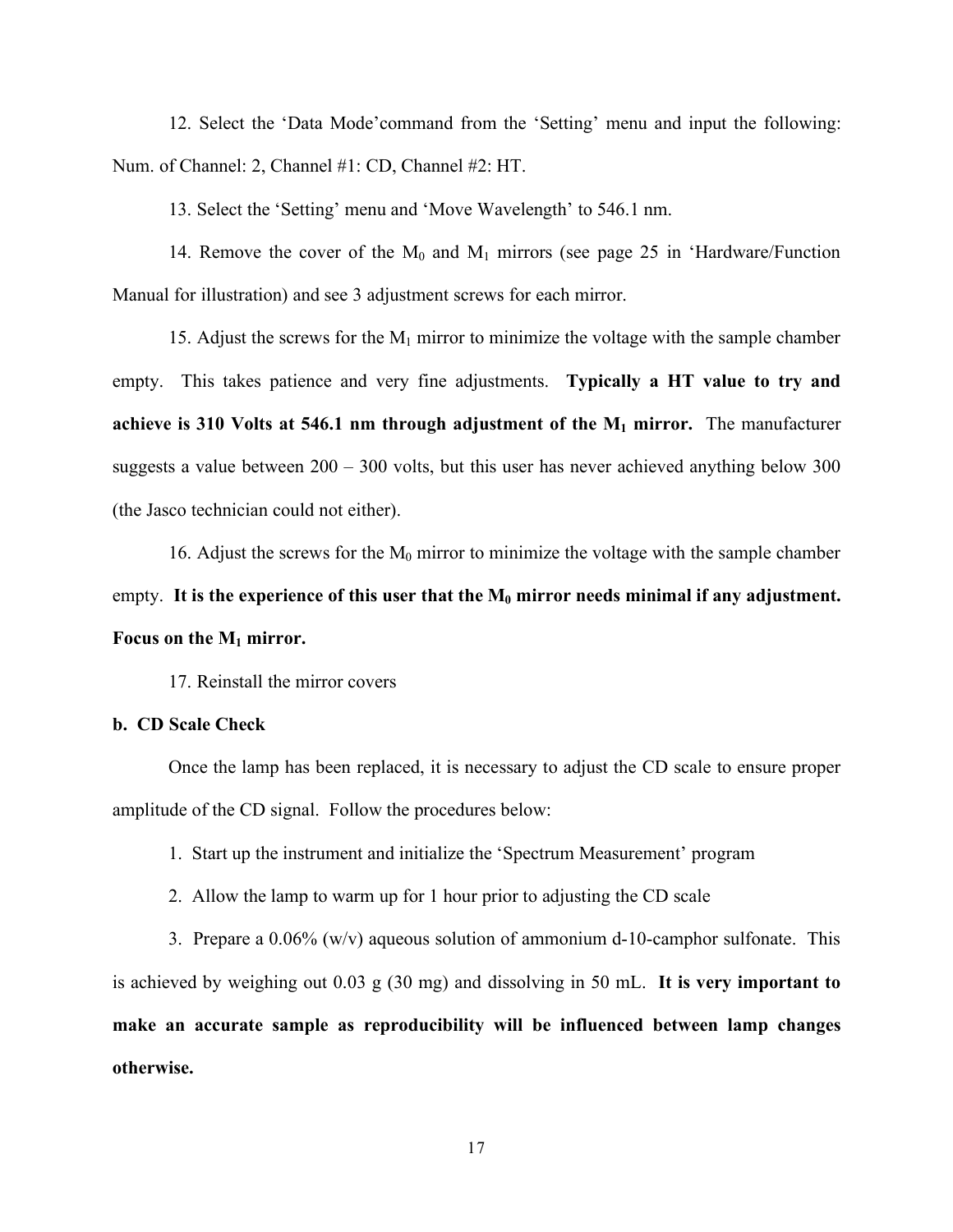4. Select 'Parameter' from the 'Measurement' menu and set parameters to the following: Sensitivity: Low(1000mdeg), Start: 350 nm, End: 250 nm, Data Pitch: 0.1 nm, Scanning Mode: Continuous, Scanning Speed: 50 nm/min, Response: 1 sec, Band Width: 1 nm, Accumulation: 1. Under the 'Data Mode' menu, select 2 channels, CD and HT respectively.

5. Fill a 1 cm pathlength cuvette with the 0.06% solution of ammonium d-10-camphor sulfonate and place the sample in the sample chamber.

6. Select 'Start' command

7. Confirm that the peak from channel 1 (CD) is  $190.4 +/-1$  mdeg at 291 nm. If the peak maximum does not fall within this range, use a small screwdriver to adjust the recessed 'Scale Correction CD' adjustment screw on the back side of the instrument until the ellipticity reads within the appropriate range (See pg 29 in the 'Hardware/Function Manual' for illustrations.

#### **c. Peltier Element**

On the occasion that the user is measuring spectra over a wide thermal range, but the temperature changes very slowly or if the user plans to collect spectra at very low temperatures (ie below 0 degrees C) the Peltier element housed within the sample cell holder may need to be replaced. The Peltier element degrades over time and does not conduct heat as efficiently as a new element. If the Peltier element needs replacement, there are two options, the user can remove the sample chamber and send to Jasco for repair, or a Jasco technician can come and replace it. The user cannot do this on their own as the Peltier element must be carefully packed and soldered into place. This is a messy job. The most cost effective plan is to remove the sample cell holder and shipping to Jasco in Easton, MD. To do this, all that must be done is removing the bolts fixing the sample holder in place (ie the entire assembly where the cuvette is placed) which are screwed to the bottom of the sample compartment. The electronics must be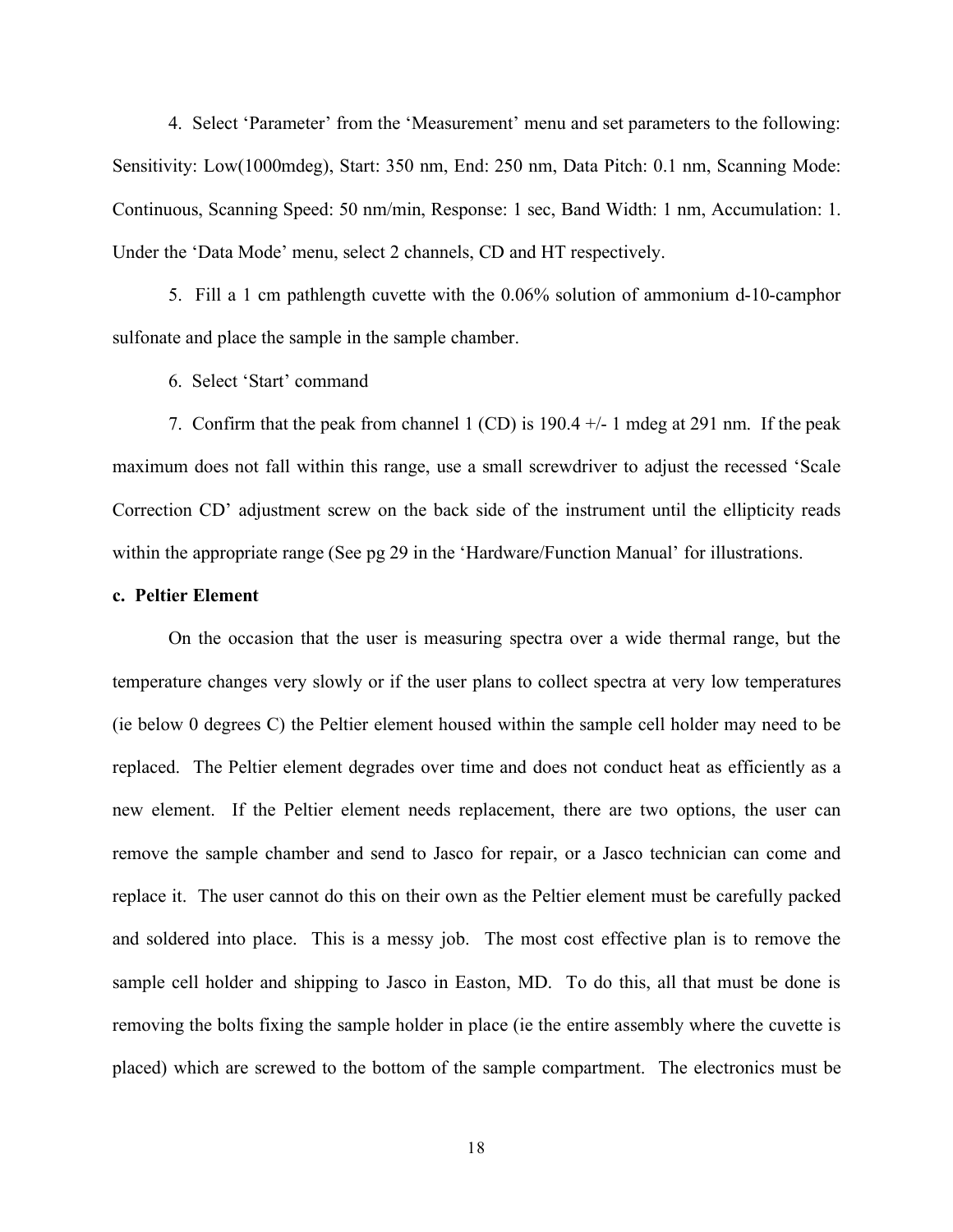unclipped and the temperature probe removed. This is a rather robust sample chamber, but utmost care must be taken not to scratch or break the sample compartment windows in the light path.

#### **V. Troubleshooting**

In addition to the troubleshooting guide provided on pages  $31 - 33$  in the 'Hardware/Function Manual,' this user will offer a few helpful suggestions on dealing with common problems encountered during operation.

#### **a. Peltier changing temperature relatively slowly**

The Peltier element may need to be replaced. Slow temperature changes will be noticed especially at very low temperature (ie below 0 degrees C). To prolong the life of the Peltier element and save on costs for replacement/labor, the circulating water bath can be used to help the Peltier achieve these low temperatures. Under normal operation of the CD at room temperature, set the water bath to 18 degree C. For temperatures below 0 degrees C, set the water bath to 14 degrees C. This will make the temperature change more quickly.

#### **b. Amp check error upon initialization**

This is an internal test voltage that has no bearing on the analysis or normal operation of the CD. It is advised to contact Jasco upon this occurrence however to discuss symptoms with a technician. It should not be assumed that the instrument can be continually run without further maintenance.

#### **c. HT 'Too High' upon initialization**

There is most likely a light leak somewhere. The most common place for this is the sample chamber. Make sure the lid to the sample chamber is closed properly and the latch on the far left front of sample compartment is in contact with the sample compartment lid. This latch is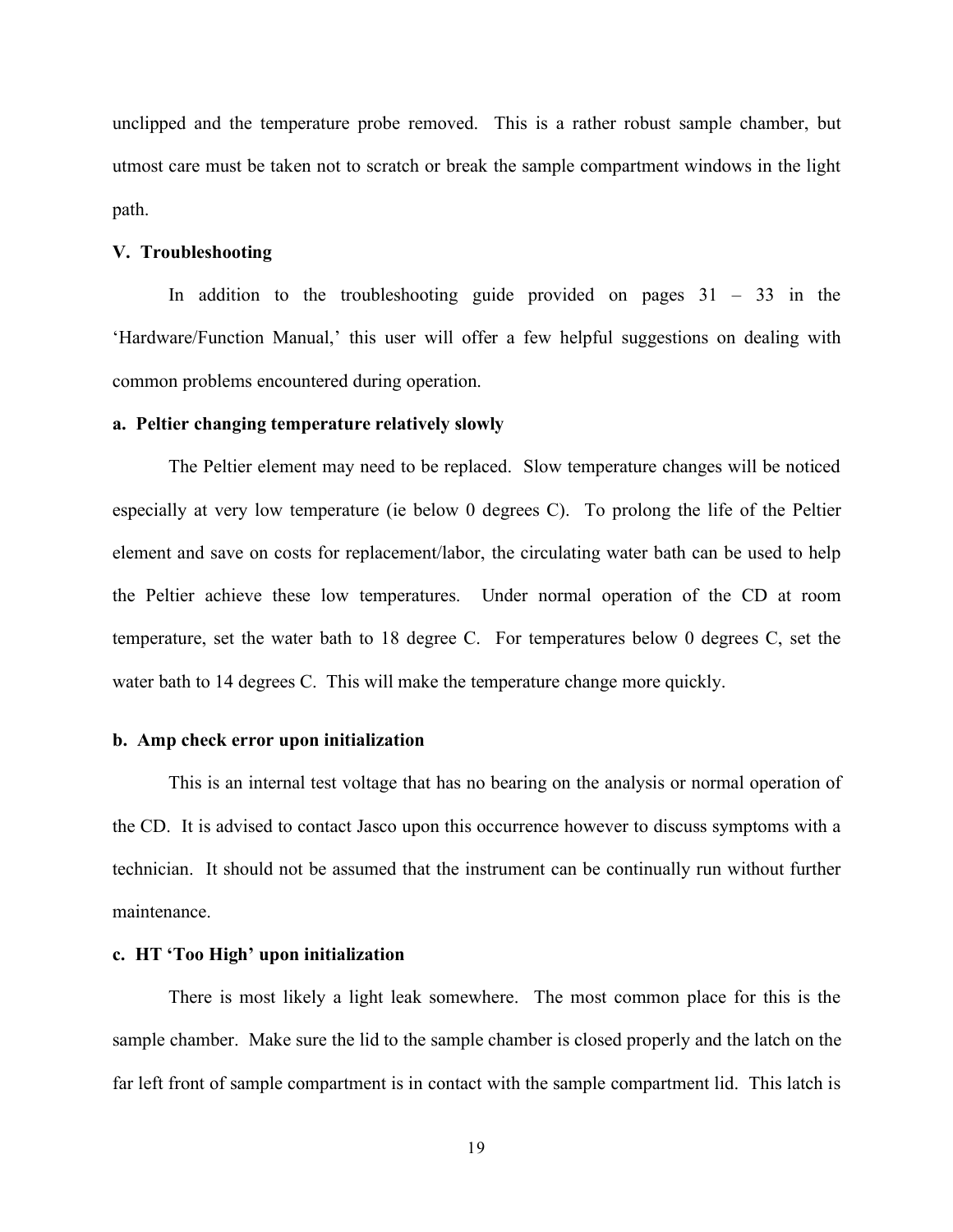pressed down normally when the lid is closed and controls the shutter being opened and closed when the lid is closed and opened respectively.

Also be sure that there is no sample in the sample holder which could obstruct the light path.

#### **d. HT 'Too Low' upon initialization**

Alignment of the lamp is likely off. Make sure the protrusion of the light source is not facing either the M0 or M1 mirrors. Gently loosen the fixing screws of the light sources and slightly turn the light source before re-securing. Check again upon initialization to be sure the HT is 'OK.'

#### **e. Voltage higher than usual with no sample in chamber**

The lamp needs to be replaced **(Jasco Part Number 3027)**. Regular monitoring at low wavelengths with no sample in the chamber should be performed and recorded routinely to monitor for noise related to the lamp life.

#### **f. Voltage does not increase when sample chamber is closed**

Be sure the shutter is open and that the lid to the sample chamber is pressing down on the latch which controls the shutter.

#### **g. High levels of noise**

The most likely cause for this problem is high absorption of sample components such as salts. Dilute the buffer concentration and retry. A shorter path length cuvette may also be advisable.

The lamp may need to be replaced **(Jasco Part Number 3027)**. See section e above.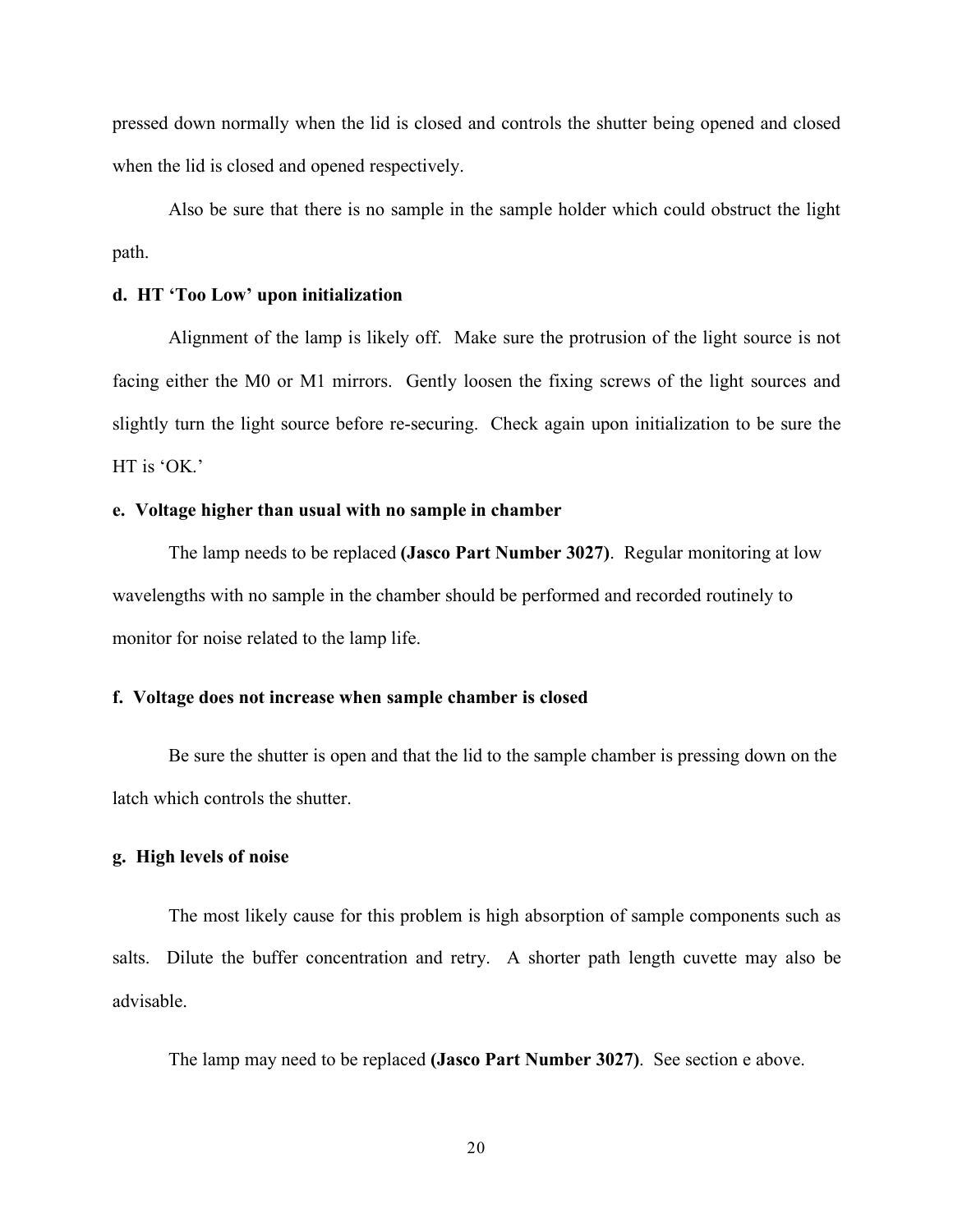The spectral bandwidth may be set too low. Try increasing the bandwidth to allow more light to pass through the sample.

#### **h. Low reproducibility of CD spectra**

The most common cause for this problem is slight alterations in sample concentration. It is critical that sample concentrations be maintained in order to obtain consistent and reproducible spectra. It is also critical if the user wishes to compare spectra between proteins with the same number of amino acids.

The lamp may be getting old and may require longer warm up times than  $10 - 15$ minutes.

The scanning speed may be too high. Lower scanning speeds allow the user to obtain more consistent and reproducible CD spectra. The response time is also longer at slower scanning speeds which allows for a longer averaging time for the signal to become stable.